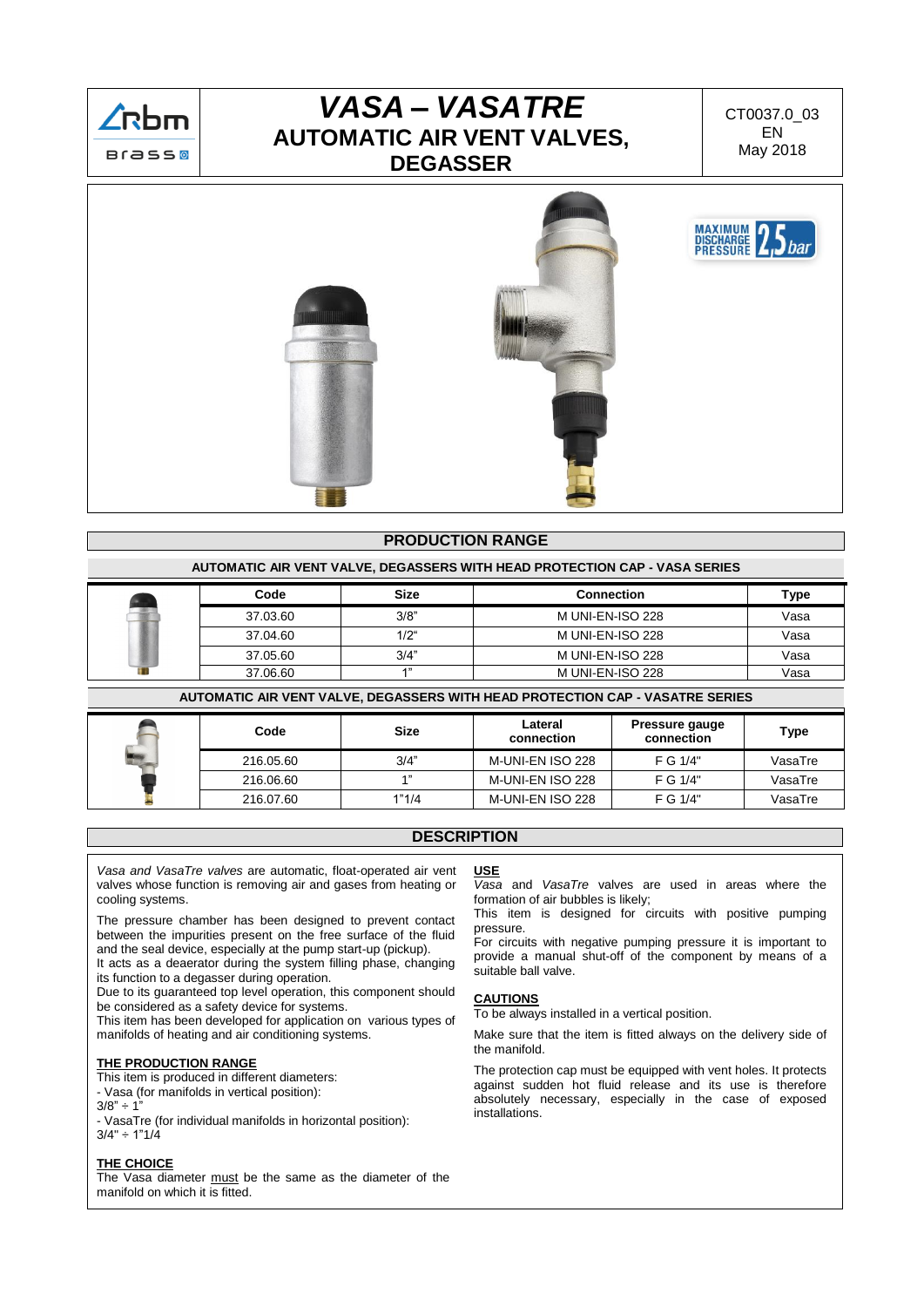# **CONSTRUCTION FEATURES**

| Casing:                                      | Nickel-plated brass CW 617N UNI EN 12165 |
|----------------------------------------------|------------------------------------------|
| Elastomers used:                             | EPDM PEROX and NBR                       |
| Float:                                       | Lever type made of polypropylene resin   |
| Spring:                                      | Stainless steel AISI 302                 |
| Threaded connection                          | M UNI-EN-ISO-228                         |
| Pressure gauge connection (only for VasaTre) | F G 1/4"                                 |

## **TECHNICAL FEATURES**

|           | Usable fluid:                     | Water<br>Water + Glycol 30% |
|-----------|-----------------------------------|-----------------------------|
| $\bullet$ | Maximum temperature of the fluid: | $100^{\circ}$ C             |
| $\bullet$ | Maximum working pressure:         | 6 bar (600 kPa)             |
| $\bullet$ | Maximum discharge pressure:       | 2,5 bar (250 kPa)           |

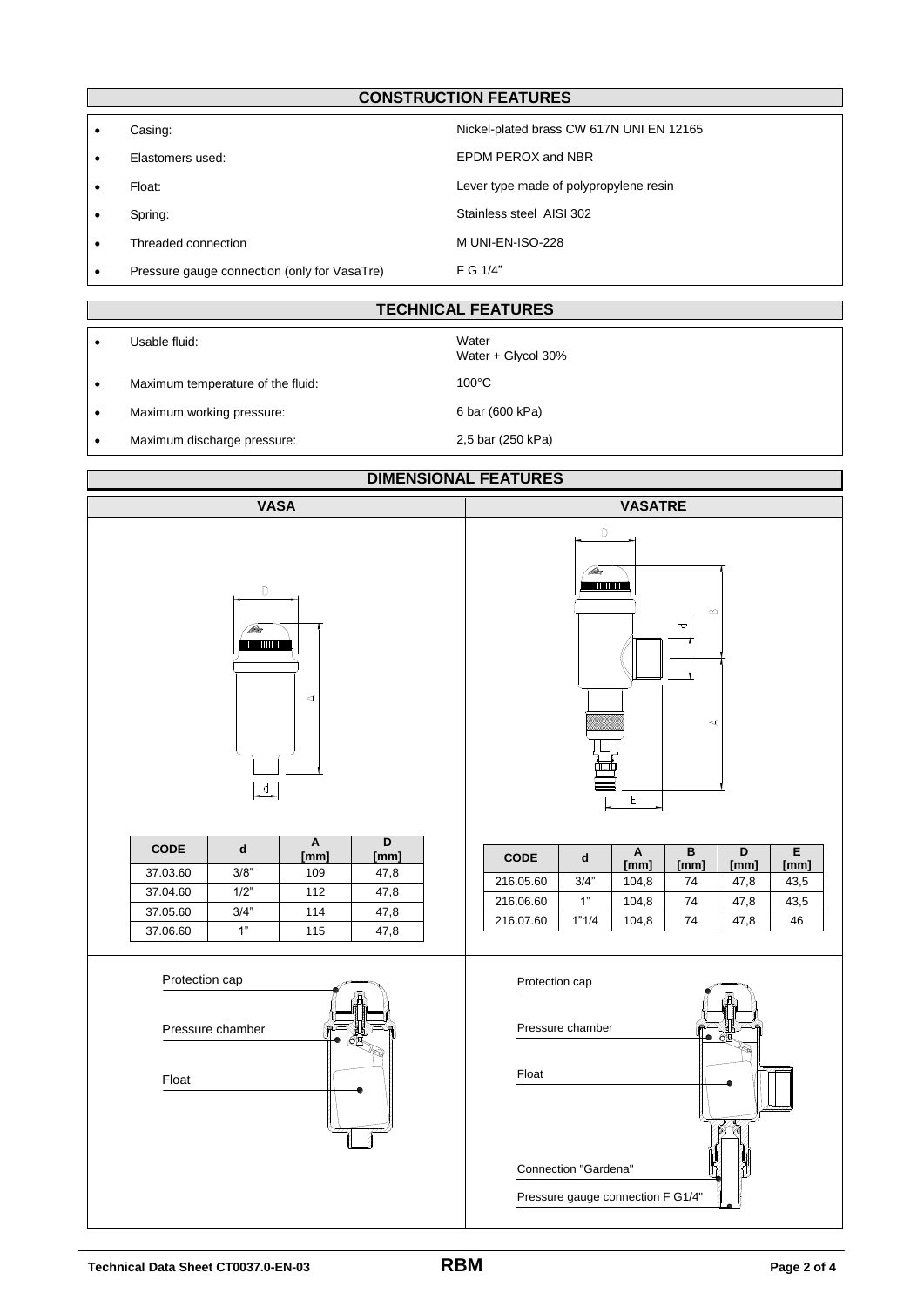